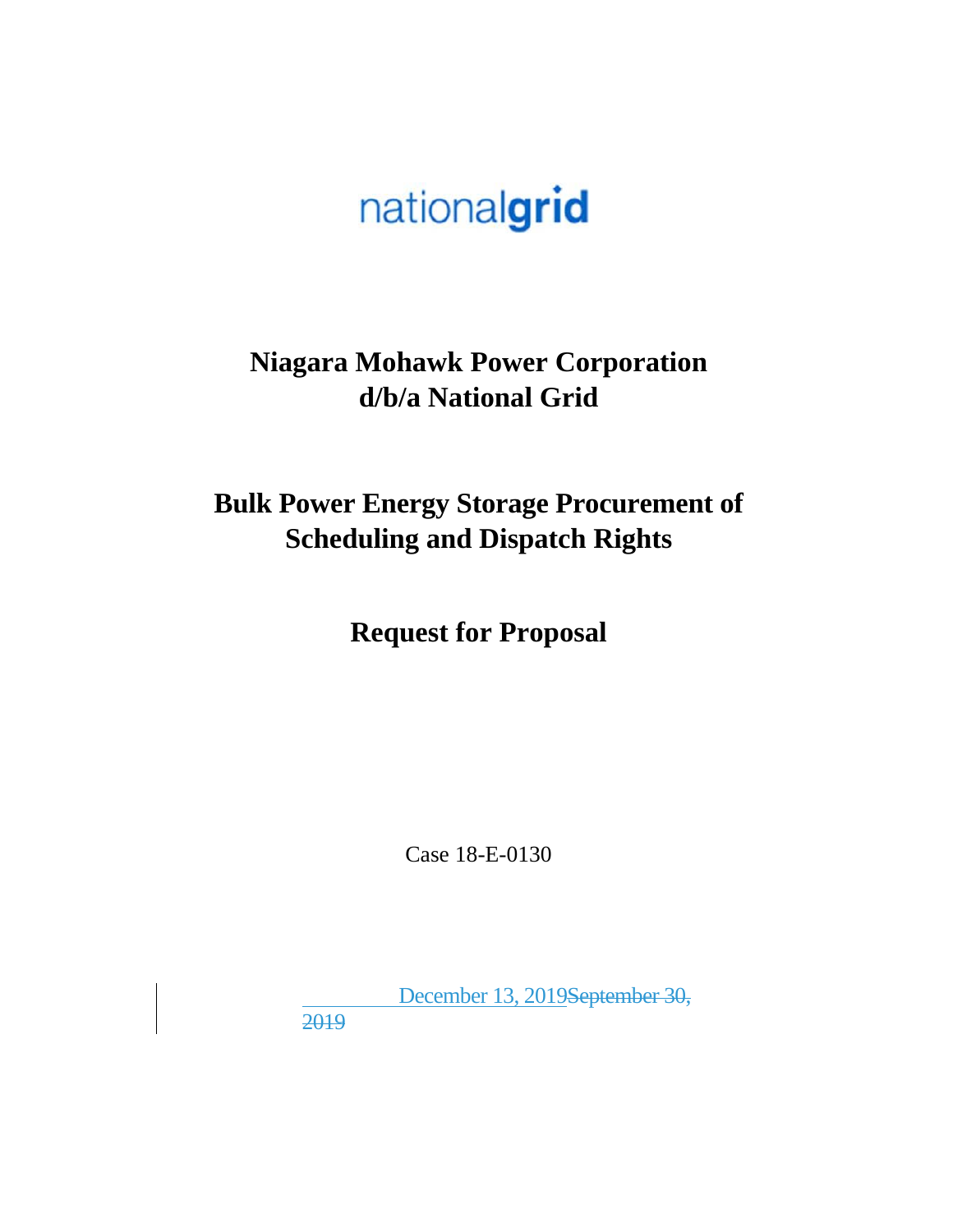#### **National Grid**

13September 30, 2019

#### December

#### CONTENTS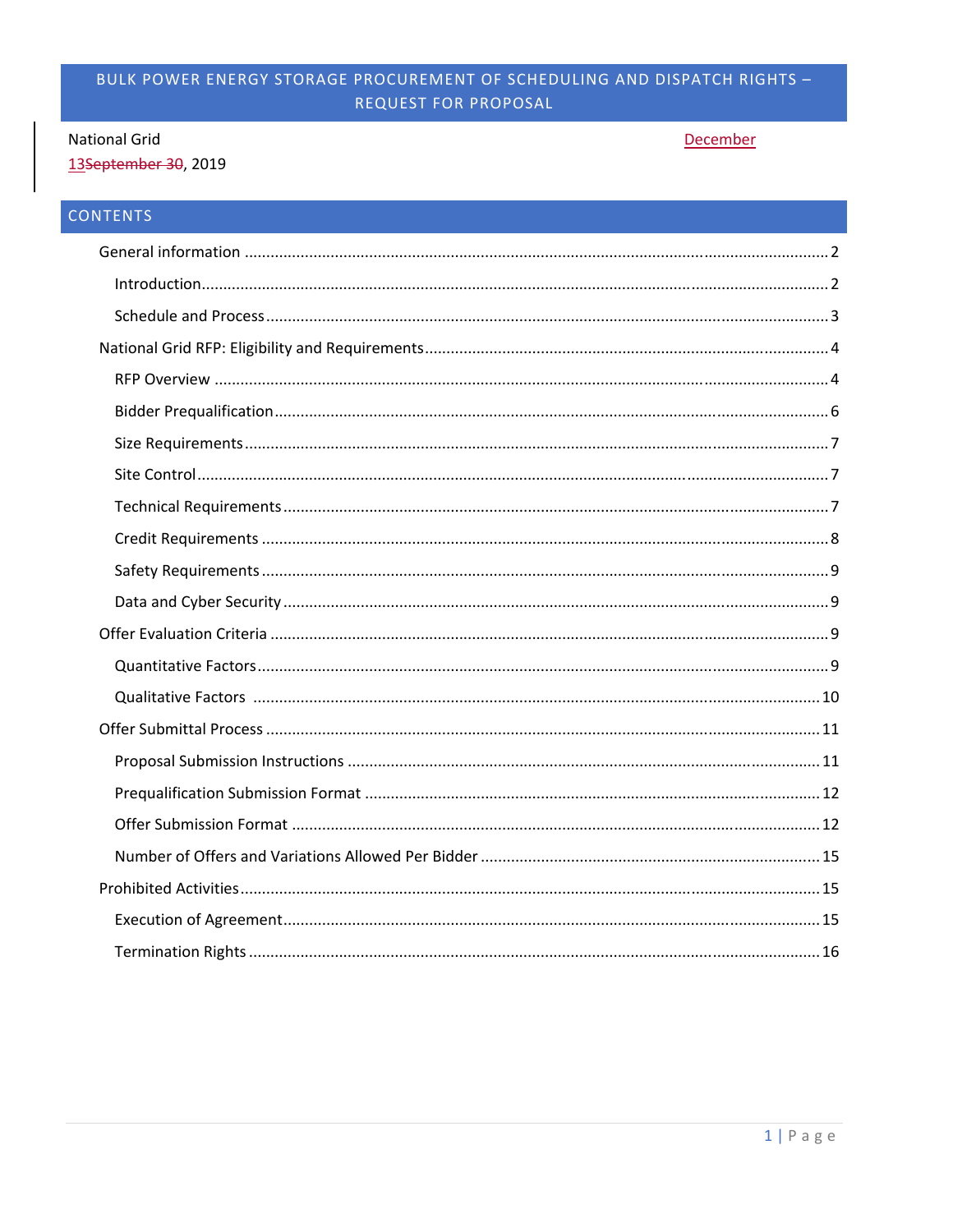#### National Grid December 2012 12:30 National Grid December 2012 12:30 National Grid December 2012 12:30 National December 2013 12:30 National December 2013 12:30 National December 2013 12:30 National December 2013 12:30 Nati

13September 30, 2019

| <b>Appendix</b> | <b>Title</b>                                       |
|-----------------|----------------------------------------------------|
| А               | <b>Prequalification Questionnaire</b>              |
| B               | Offer Form                                         |
| C1              | Site Control & Project Schedule                    |
| C <sub>2</sub>  | Interconnection                                    |
| C <sub>3</sub>  | <b>Technical Information</b>                       |
| C <sub>4</sub>  | Permitting                                         |
| C <sub>5</sub>  | <b>Financial &amp; Credit Information</b>          |
| C <sub>6</sub>  | <b>Bidder Checklist</b>                            |
| D <sub>1</sub>  | Energy Storage Services Agreement -                |
|                 | <b>Conceptual Term Sheet</b>                       |
| D <sub>2</sub>  | Energy Storage Services Agreement -                |
|                 | <b>Conceptual Term Sheet Issues Matrix</b>         |
| E               | <b>Locations and Use Cases</b>                     |
| F               | <b>Storage Trading &amp; Dispatch Services</b>     |
| G               | <b>NDA</b>                                         |
| Н               | NYSERDA Bulk Storage Sample Agreement for          |
|                 | <b>Utility Dispatch Projects</b>                   |
|                 | <b>Appendix I - Contractor Safety Requirements</b> |
|                 | Appendix J - IT Architecture Questionnaire         |
| К               | Appendix K - Cyber Security Questionnaire          |

#### **Table 1 – List of RFP Documents**

#### GENERAL INFORMATION

#### INTRODUCTION

**.** 

Niagara Mohawk Power Corporation d/b/a National Grid ("National Grid" or the "Company") is issuing this Request for Proposal ("RFP") to solicit proposals ("Offers") from developers ("Bidders", each a "Bidder") for the offering described herein, whereby the Company is seeking to procure scheduling and dispatch rights for new front-of-the-meter ("FTM") energy storage resources ("Project(s)")<sup>1</sup> to be interconnected to National Grid's

 $1$  Project assets are to be owned by the winning Bidder(s).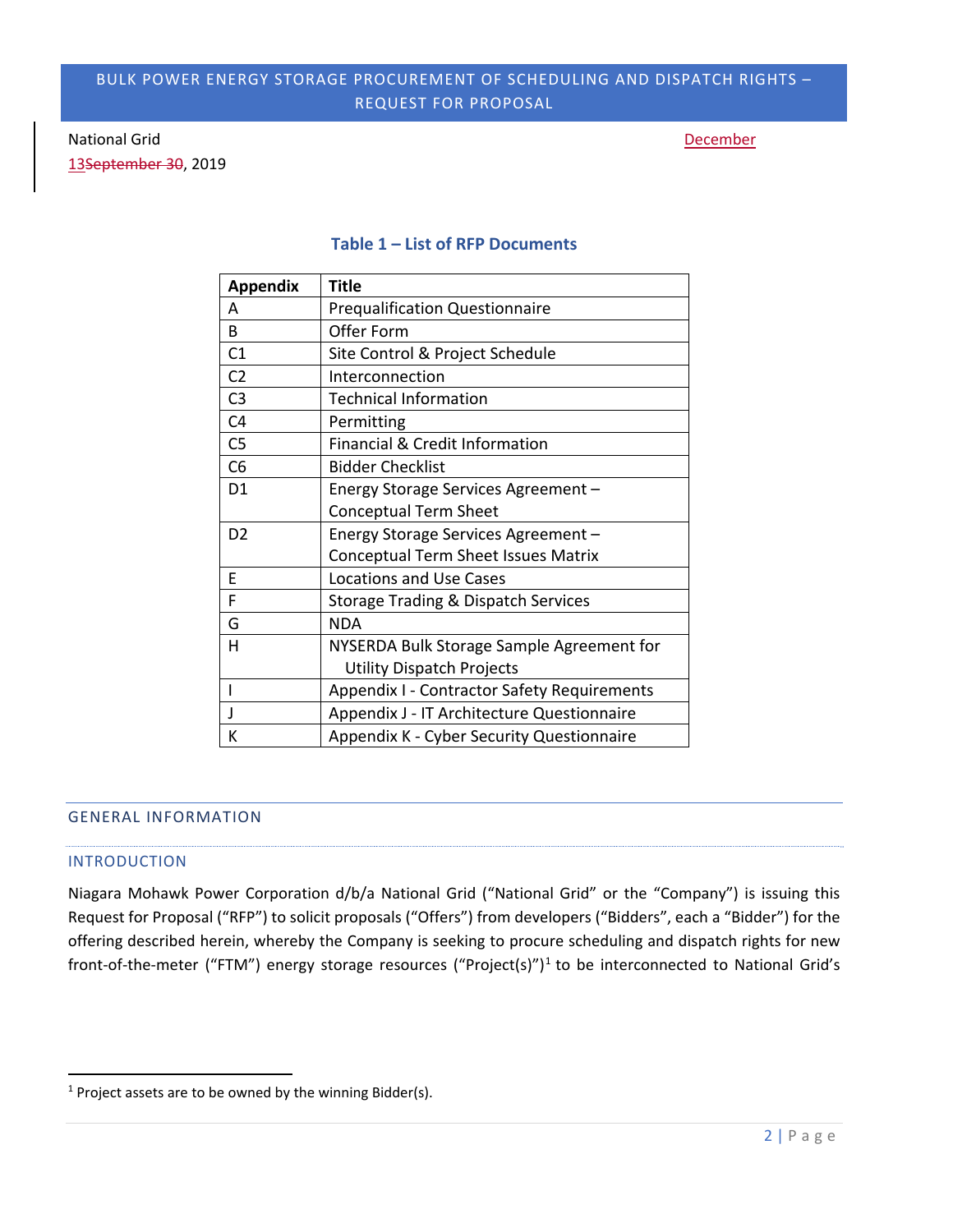#### National Grid December 2012 12:30 National Grid December 2012 12:30 National Grid December 2012 12:30 National December 2013 12:30 National December 2013 12:30 National December 2013 12:30 National December 2013 12:30 Nati

13September 30, 2019

distribution system.<sup>2</sup> The details of this RFP are described below, and further explained in the Appendices to this document.

National Grid is administering this RFP in accordance with the New York Public Service Commission's ("Commission") December 13, 2018 *Order Establishing Energy Storage Goal and Deployment Policy* ("Storage Order")<sup>3</sup> where National Grid is directed to procure at least 10 MW of Storage, so long as awarded offers do not exceed a utility-defined ceiling.<sup>4</sup> The Project(s) must be in commercial operational by December 31, 2022 and may be eligible for a Bulk Storage Incentive Program<sup>5</sup> payment from the New York State Energy Research and Development Authority ("NYSERDA") in accordance with NYSERDA's requirements under a separate contract.<sup>6</sup> National Grid and NYSERDA will to determine if any incentive will be eligible for the winning proposal/s. and the dollar value. It is the Bidders responsibility to apply for the NYSERDA Bulk Storage Incentive Program payment upon confirmation of a "Winning Bidder" award.

Capitalized terms (*e.g*., "Dispatchable Capacity," "Round-trip Efficiency ("RTE")") used in these RFP Instructions and associated Appendices have the meanings set forth in the Definitions Section in the Appendix D1 – Conceptual Term Sheet. Bidders' proposals are expected to adhere to definitions used therein.

Unless stated otherwise, any references to Articles, Sections, or Appendices are to Articles, Sections, or Appendices contained in these RFP Instructions.

All clock times specified throughout these RFP instructions are in Eastern Prevailing Time ("EPT").

#### SCHEDULE AND PROCESS

**.** 

National Grid's expected RFP schedule is as follows in Table 2 below:

#### **Table 2 – Procurement Timeline**

| <b>Step</b> | <b>Action</b>                          | Date             |
|-------------|----------------------------------------|------------------|
|             | Bidders to register in National Grid's | October 15, 2019 |
|             | Procurement System "Ariba" (if not     |                  |
|             | already registered)                    |                  |

<sup>&</sup>lt;sup>2</sup> Per Federal Energy Regulatory Commission ("FERC") classification, below 115 kV.<br><sup>3</sup> Case 18-E-0130. *In the Motter of Energy Storgge Deployment Program ("Storage I* 

<sup>&</sup>lt;sup>3</sup> Case 18-E-0130, *In the Matter of Energy Storage Deployment Program* ("Storage Proceeding"), Order Establishing Energy Storage Goal and Deployment Policy (issued December 13, 2018) ("Storage Order").<br><sup>4</sup> *Id.*, p. 55.<br><sup>5</sup> Available at https://www.nyserda.ny.gov/All-Programs/Programs/Energy-Storage/Developers-Contractors-and-

Vendors/Utility-Procurement 6

 $6$  A copy of the executed NYSERDA contract will be incorporated into the final ESSA.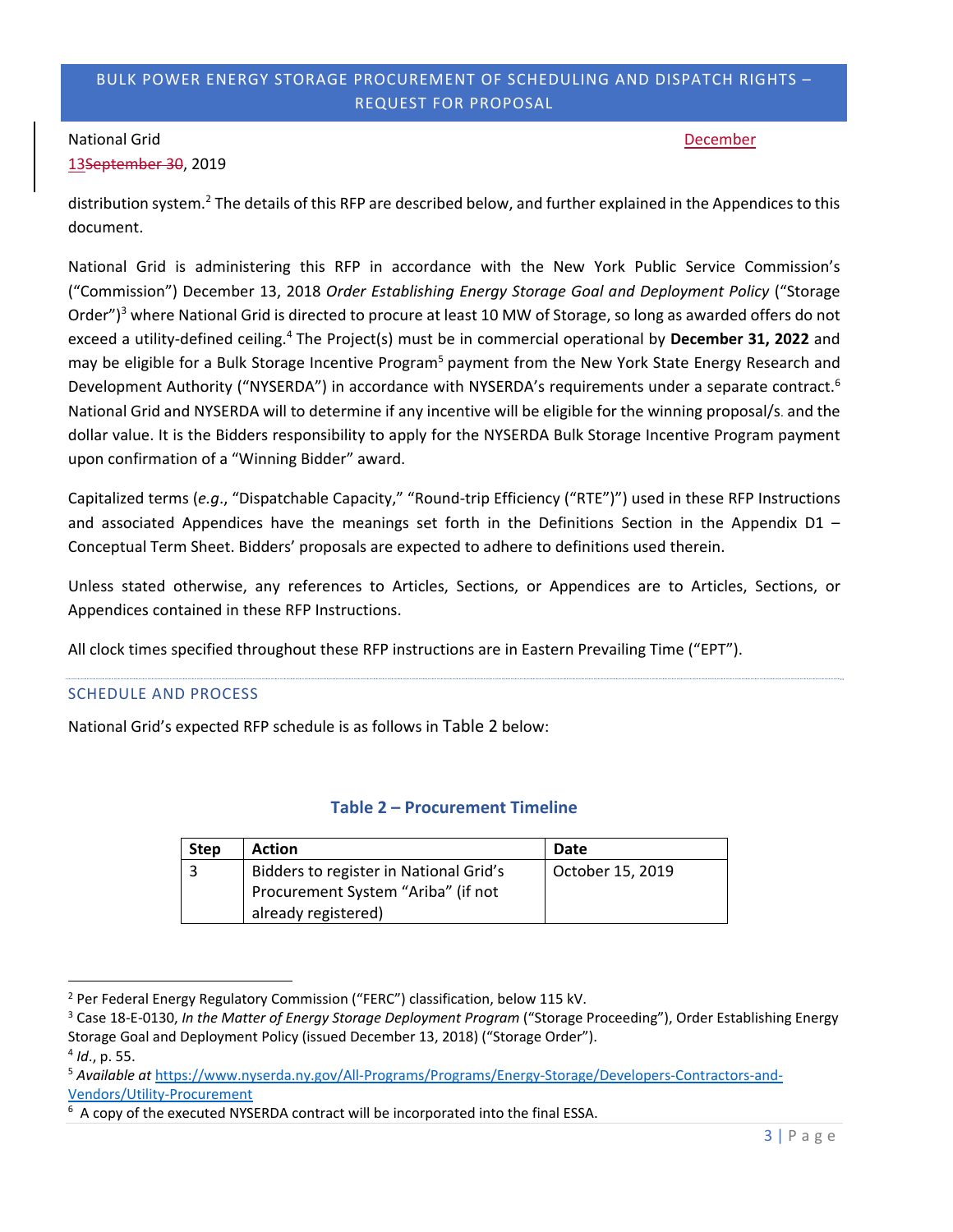#### National Grid December 2012 12:30 National Grid December 2012 12:30 National Grid December 2012 12:30 National December 2013 12:30 National December 2013 12:30 National December 2013 12:30 National December 2013 12:30 Nati

13September 30, 2019

| 4 | Interested Bidders submit prerequisite<br>qualifications and audited financials                                | October 31, 2019                                   |
|---|----------------------------------------------------------------------------------------------------------------|----------------------------------------------------|
| 5 | National Grid responds to qualifications<br>and notifies Bidders of their status.                              | November 26, 2019                                  |
| 6 | Approved Bidders submit complete<br>Offers, inclusive of any proposed<br>changes to the Conceptual Term Sheet. | January 31,<br>2020 <del>December 20</del><br>2019 |
|   | Bid review completed by National Grid                                                                          | March 31February<br>2020                           |
| 8 | Winning Bidders notified and announced                                                                         | April 15 March 2, 2020                             |
| 9 | <b>Energy Storage Services Agreement</b><br>("ESSA") and all other agreements<br>executed <sup>7</sup>         | AprilMarch -<br>October <del>Septemb</del><br>2020 |

The RFP schedule and documentation are subject to change at any time and for any reason. National Grid will endeavor to notify Bidders of any changes to the RFP but shall not be liable for any costs or liability incurred by Bidders or any party due to a change or for failing to provide notice of any change. Any changes to the RFP will be posted on the Company's RFP website.

All draft RFP documents can be found on the RFP website at www.nationalgrid.com/bulk-energy-storagerequest-for-proposals. Any questions regarding the RFP should be submitted via email to box.BulkStorageRFP@nationalgrid.com. Responses to pertinent questions will be posted publicly on the Company's RFP website and updated as needed.

#### NATIONAL GRID RFP: ELIGIBILITY AND REQUIREMENTS

#### RFP OVERVIEW

National Grid seeks Project proposals totaling at least 10 MW. National Grid has identified four (4) distribution system Project Opportunities to meet this minimum requirement and seeks proposals in response to one or more<sup>8</sup> of the following Project Opportunities:

- 1. Old Forge
- 2. North Lakeville
- 3. Menands

1

 $^7$  Contract execution timing subject to change depending on the term sheet modifications requested, if any, and any issues requiring more extensive negotiations. However, the Guaranteed COD is not negotiable.

<sup>&</sup>lt;sup>8</sup> Separate proposals and individual pricing shall be provided for each Opportunity responded to by Bidders. Discounted pricing may be offered by Bidders submitting multiple proposals.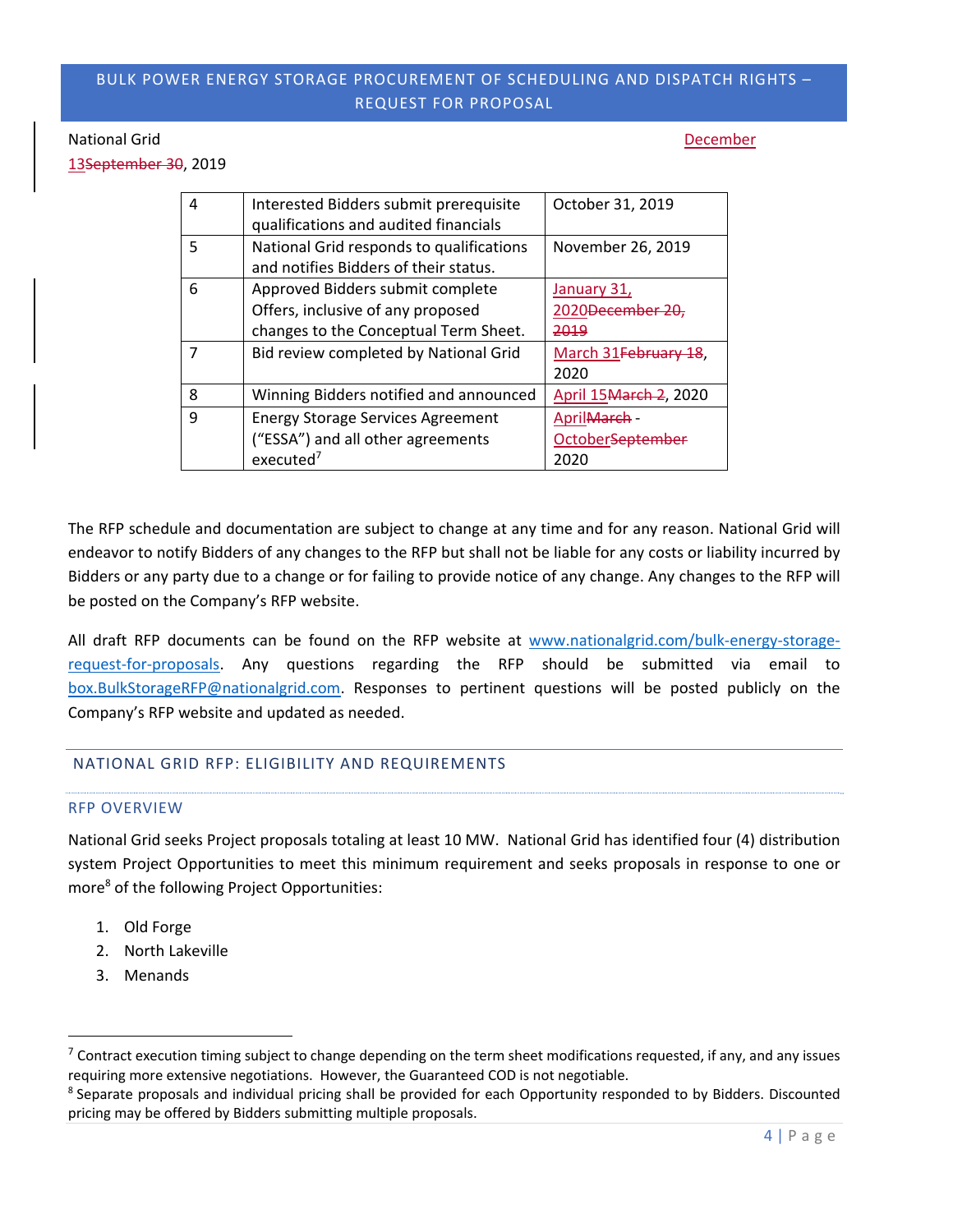#### National Grid December 2012 12:30 National Grid December 2012 12:30 National Grid December 2012 12:30 National December 2013 12:30 National December 2013 12:30 National December 2013 12:30 National December 2013 12:30 Nati

13September 30, 2019

4. New York Independent System Operator ("NYISO") Zone F

Winning Bidders will be required to enter into a Contract with National Grid for a term of up to seven (7) years. The Winning Bidders will assign National Grid all scheduling and dispatch rights for the use of the Projects. Winning Bidders' Project assets must become NYISO Market Participant-eligible and provide all information and support necessary to successfully complete asset registration in the NYISO marketplace, comply with all NYISO and FERC requirements and conduct the necessary zoning and permitting requirements for Project siting.<sup>9</sup> Winning Bidders must also provide the necessary communications, metering and telemetry required to participate in the NYISO markets (*e.g*., Day-Ahead, Real-Time Energy, and Ancillary Services) and to support the Company's local distribution needs. See Appendix E and F for more specific details. Winning Bidders will retain ownership of each Project facility and will be required to maintain each Project in a manner that meets or exceeds requirements specified within this RFP.

A separate but related sub-RFP to the energy storage dispatch rights procurement is provided in Appendix F seeking proposals for "Storage Trading & Dispatch Services" for all Project dispatch rights procured under this RFP. As detailed in Appendix F, the Winning Bidder for Trading & Dispatch Services r ("Marketer") shall provide the software, communications, and resources to combine local grid dispatch needs and wholesale market pricing opportunities for the Project(s) into an optimal dispatch. Bidders and non-Bidders for the energy storage dispatch rights procurement may provide Offers for this service. Bidders only providing proposals for the Project(s) should also review Appendix F for more technical details regarding control and communication requirements and responsibilities pursuant to the Project(s). $10$ 

Throughout the Contract term, National Grid will have the sole right and responsibility to operate and dispatch the Project in an optimal manner to maximize customer value. For the duration of the ESSA Term National Grid will receive all associated NYISO revenues net of the electricity supply costs to charge the Storage Unit inclusive of losses<sup>11</sup> and shall also be responsible for any distribution delivery charges related to charging the Project.<sup>12</sup> Bidders shall be responsible for all energy and delivery costs associated with the Project's Station Use<sup>13</sup> for the duration of the ESSA Term. Project charging costs **should not** be included in the bid price but the Project's Station Use **should** be factored into the bid price. At the end of the Contract Term the Project will remain the property

 $\overline{\phantom{a}}$ 

 $9$  It is highly recommended this process start as soon as the Project(s) is awarded to the Winning Bidder to mitigate any schedule delays.

<sup>&</sup>lt;sup>10</sup> *See* Definitions section in Appendix D1.<br><sup>11</sup> Does not include the Project's.ancillary load

<sup>&</sup>lt;sup>12</sup> National Grid will estimate thecharging supply and delivery costs and subtract them from the total bid ceiling.<br><sup>13</sup> See Appendix C2 – Interconnection for more details regarding the Project's Station Use and metering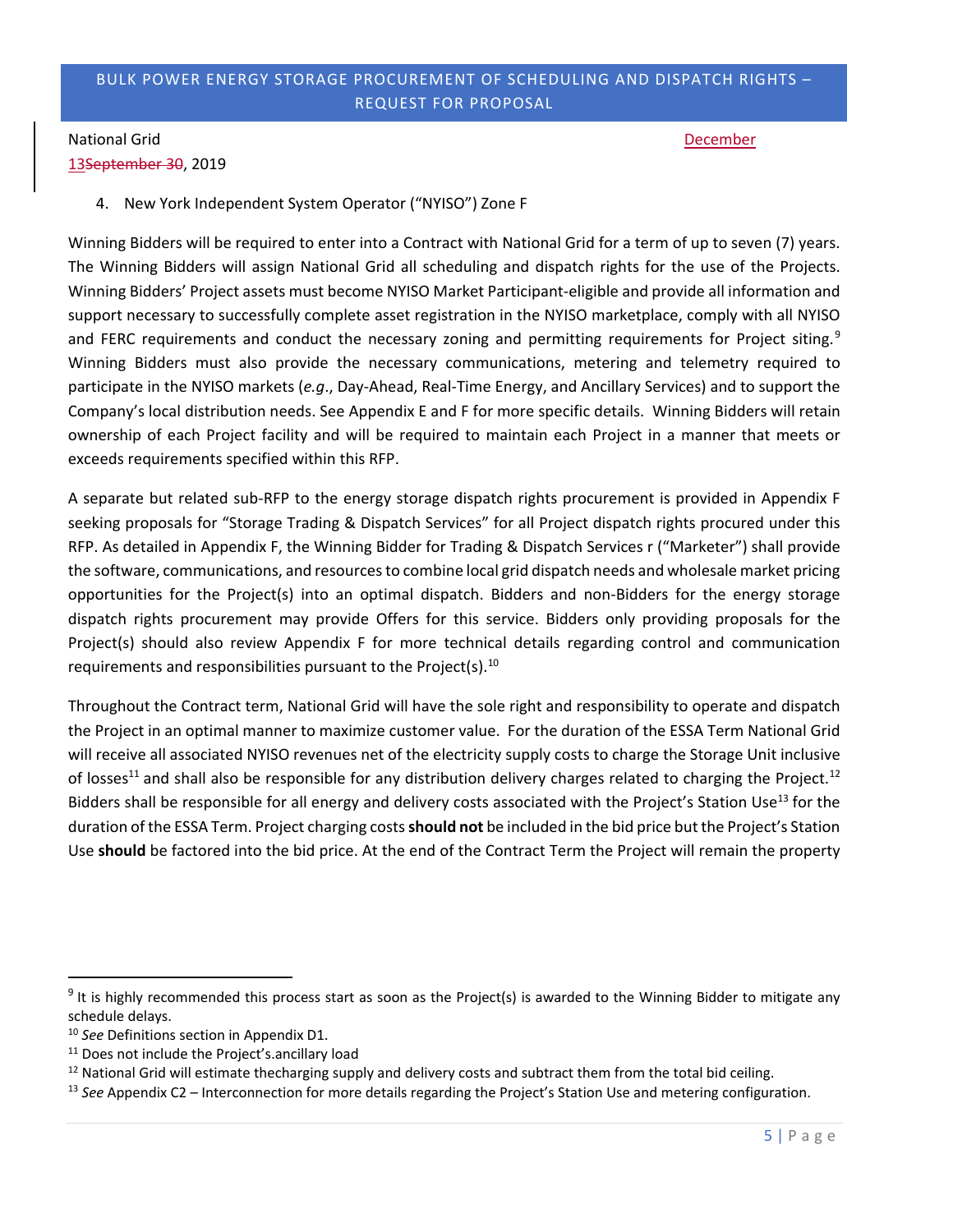#### National Grid December 2012 12:30 National Grid December 2012 12:30 National Grid December 2012 12:30 National December 2013 12:30 National December 2013 12:30 National December 2013 12:30 National December 2013 12:30 Nati

13September 30, 2019

of the Bidder and National Grid will consider options at that time for extended value to the Company's customers.14

Bidders are expected to review the instructions in this RFP and its Appendices and design Offers that meet or exceed all requirements. Bidders will submit all required documentation for Offers as articulated in this RFP and its Appendices. Offers will be evaluated based on the quantitative and qualitative criteria described later in this document.

All costs attributable to the Bidder for the proposed Project prior to the proposed facility's Commercial Operation Date ("COD")<sup>15</sup> and throughout the Contract Term should be considered in the Offer Price. When determining the Bid Offer Price it is strongly recommended that Bidders consider the value of market participation and all potential revenue sources for the Project that will likely be available in the post-ESSA period.

If awarded, the Bidder will receive payments from National Grid reflecting the Offer Price. Payment terms, structure, and milestones are described in detail in the ESSA - Conceptual Term Sheet in Appendix D1.

#### BIDDER PREQUALIFICATION

All Bidders must meet certain requirements to be eligible to submit formal Offers. The intent of Bidder requirements is to ensure well-developed proposals meet the COD of **December 31, 2022**.

Bidders must submit all required prequalification materials in their entirety by the specified due date. National Grid will review materials for completeness and inform Bidders of their eligibility to submit an Offer.

To be approved to submit an Offer, Bidders must, at minimum:

- 1. Demonstrate experience deploying the proposed commercialized storage technology at scale with Guaranteed Storage Power Capacity and Storage Energy Capacity at/near to the required capacities defined in Appendix E - Locations & Use Cases.<sup>16</sup>
- 2. Demonstrate ability to perform full EPC (Engineering, Procurement and Construction) capabilities.
- 3. Demonstrate capability to provide local ongoing operation and maintenance support for the Project.
- 4. Provide at least three (3) years of audited financial statements.
- 5. Demonstrate possession of all certifications and credentials required to install and operate the Storage Unit on the Project site in accordance with all Applicable Laws and Regulations.

**.** 

<sup>14</sup> *See* Storage Proceeding, Storage Order, pp. 54-55, where the Commission states that: "After the contract term, the utility and developer may negotiate a new contract, the utility could continue to perform dispatch services for a fee, the developer could sell directly into the wholesale market, or another reasonable path forward may be identified."<br><sup>15</sup> See Definitions section of Conceptual Term Sheet.

<sup>&</sup>lt;sup>16</sup> Experience in New York and provision of utility contact information for demonstrated experience will be a significant advantage.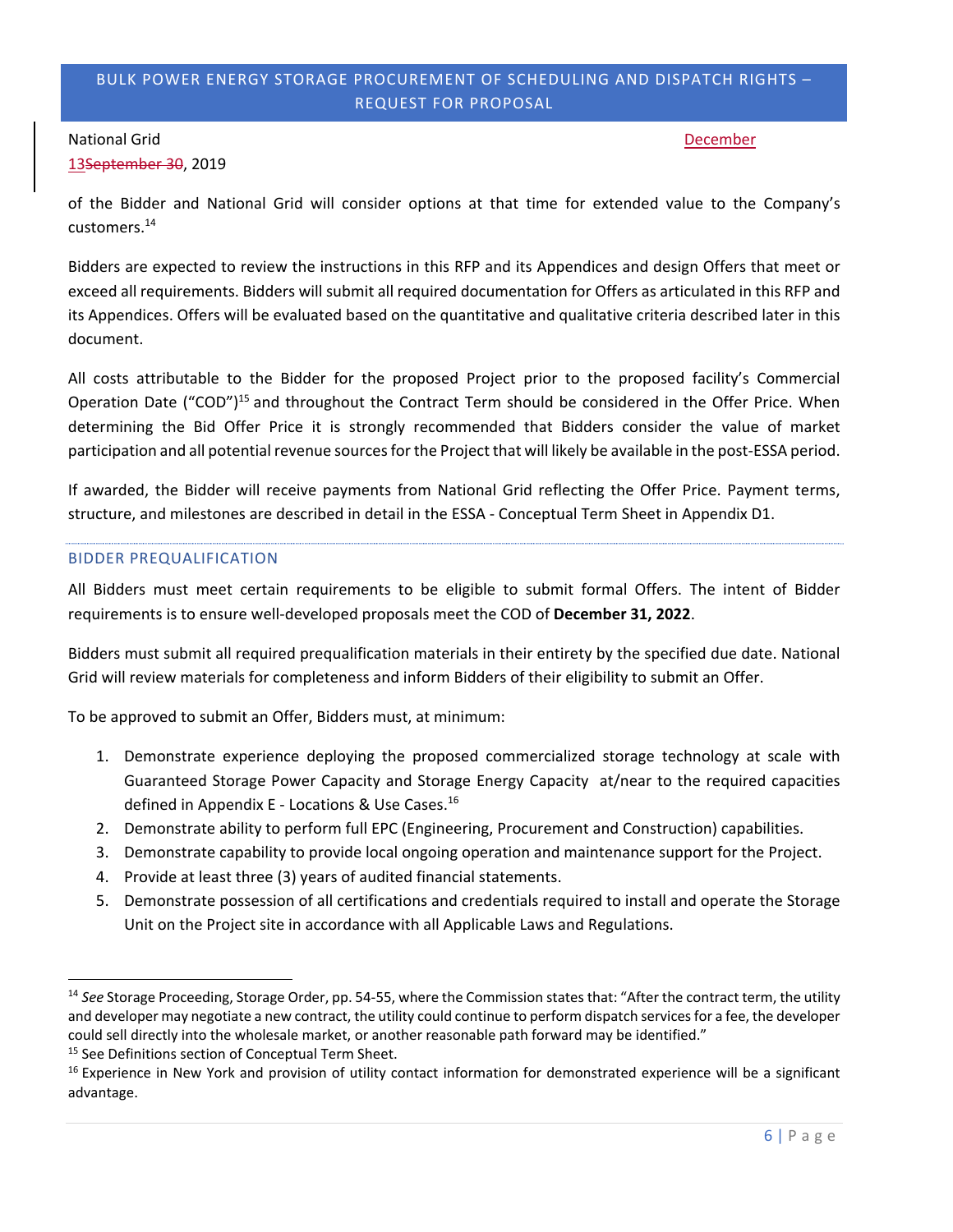#### National Grid December 2012 12:30 National Grid December 2012 12:30 National Grid December 2012 12:30 National December 2013 12:30 National December 2013 12:30 National December 2013 12:30 National December 2013 12:30 Nati

13September 30, 2019

- 6. A description of the project management team and any subcontractors to be used, including an organization chart and supporting resumes of all members of the team. The proposal must also have the same team members as described in the pre-qualification to be considered.
- 7. Not have an interconnection agreement with National Grid for the same/similar proposed project executed prior to December 13, 2018.<sup>17</sup>
- 8. Not pursue non-wires alternatives ("NWA") or Value Stack compensation payments for the same Project/s in the Offer/s.
- 9. Proposed technology shall not be experimental, beta, or prototype equipment.
- 10. Provide an executed Non-Disclosure Agreement ("NDA").
- 11. Provide a written certification that all RFP requirements have been reviewed, are understood, and will be complied with for all Offers provided. Failure to meet all RFP requirements will result in automatic Offer rejection.
- 12. Complete the Prequalification Questionnaire in Appendix A. National Grid will evaluate submitted Prequalification Questionnaires for completeness and adherence to minimum requirements to determine if Bidders will be approved to submit Offers.

#### SIZE REQUIREMENTS

Proposed Project technical capacities shall match the technical requirements specified in Appendix E -Locations & Use Cases. To minimize interconnection and Marketer costs, the Company highly recommends single-asset Project solutions with a single Point of Interconnection ("POI"),<sup>18</sup> however, Bidders may propose multiple Project solutions if the advantages outweigh the increased interconnection plus Marketer costs. The Project(s) must be interconnected electrically within National Grid's service territory and separately metered from any other load or generation at the Site.

#### SITE CONTROL

1

Bidders must have existing site ownership or site control for all the proposed Projects to be electrically connected within National Grid's service territory. There is no National Grid-owned surplus land available for lease within proximity of the local grid for the Old Forge, North Lakeville and Menands Project Opportunities, and only one potential location of National Grid-owned surplus land within NYISO Zone F. Site control must be demonstrated and detailed as described in Appendix C1.

#### TECHNICAL REQUIREMENTS

#### COMMON TECHNICAL REQUIREMENTS TO ALL OPPORTUNITIES

<sup>&</sup>lt;sup>17</sup> Projects that have an executed Interconnection Agreement with National Grid prior to release of the final National Grid RFP but after December 13,2018 may submit an Offer, however, the Project will need to be re-studied under a new Interconnection Agreement under the specifications of the RFP requirements.

 $18$  The Menands location is an exception where two separate Project solutions will be required.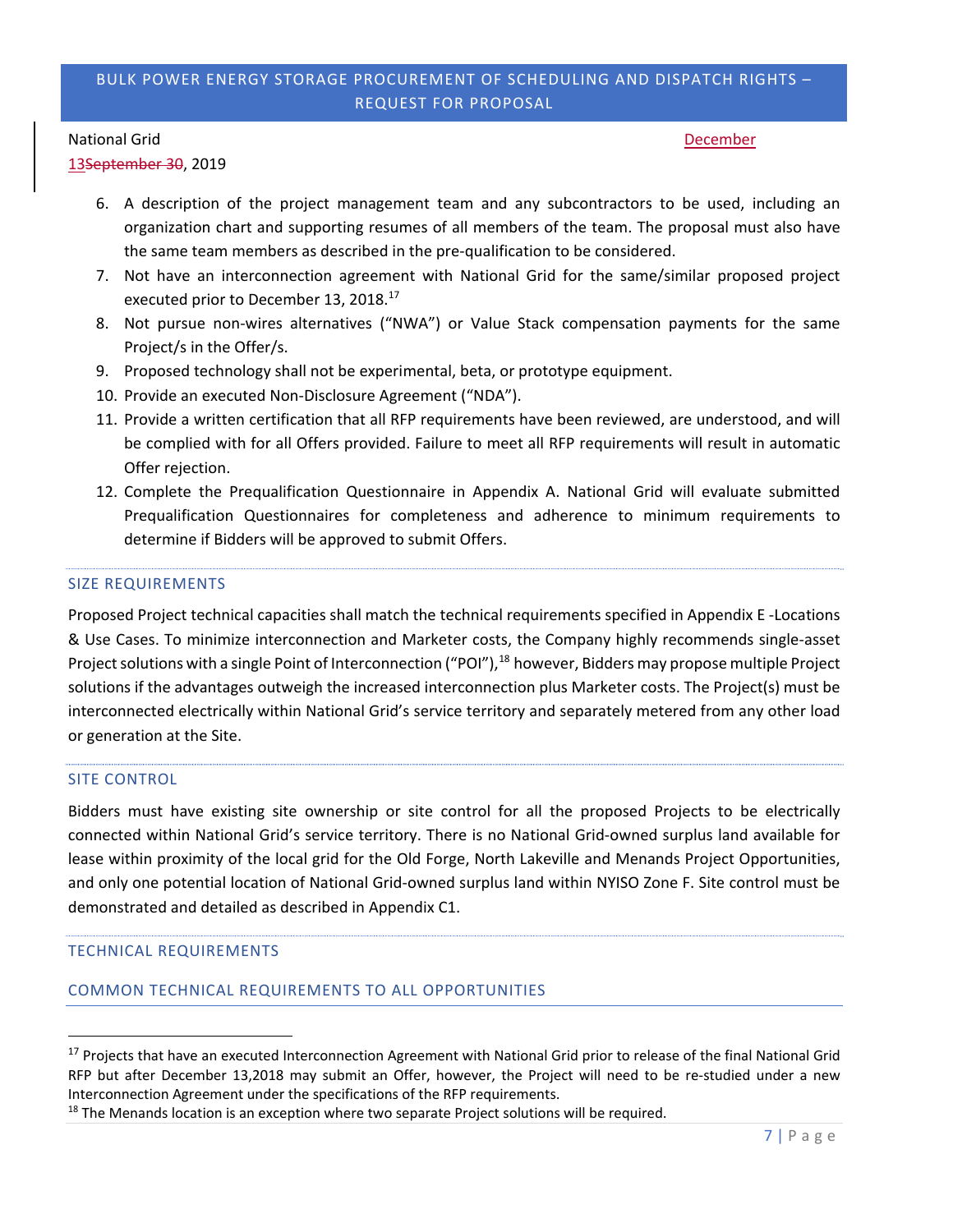#### National Grid December 2012 12:30 National Grid December 2012 12:30 National Grid December 2012 12:30 National December 2013 12:30 National December 2013 12:30 National December 2013 12:30 National December 2013 12:30 Nati

13September 30, 2019

All proposed Project projects must meet the following technical requirements over the Term of the Contract period at a minimum:

- Meet all the detailed technical specifications stated in Appendix E Locations & Use Cases
- Maintain the technical requirements such as Capacity, RTE, availability as specified in the Performance Guarantee section of Appendix D1 – Energy Storage Services Agreement over Contract Term
- Safety by design
- Must demonstrate a minimum RTE of 70% over the duration of the ESSA Term
- Provide remote monitoring and control capabilities integrated to National Grid's Energy Management System ("EMS") / Advanced Distribution Management System ("ADMS")
- Compliance with National Grid's interconnection standards and procedures<sup>19</sup>

#### INTERCONNECTION REQUIREMENTS

It is recommended Bidders do not submit an interconnection application to National Grid and/or the NYISO until National Grid has notified the Winning Bidders.

Offers must have a single, exclusive POI and have the ability to send/receive electronic signals from National Grid and meet NYISO communications and metering requirements to enable participation in NYISO markets. See Appendix F for more details.

Bidders submitting Offers will be responsible for all activities and costs associated with interconnection, including interconnection study costs, distribution upgrades, network upgrades, and interconnection facilities as determined via the relevant interconnection process.

Bidders will be responsible for the provision, integration, and O&M for the communications from the Storage Management System to the NYISO, and from the Storage Management System to the National Grid EMS/ADMS control center. Please also see Appendix F for more details regarding control and communications requirements.

Please refer to Appendix C2 for additional information.

#### CREDIT REQUIREMENTS

1

Bidders must provide a Letter of Credit to National Grid at the time of Offer submittal. The Letter of Credit will be maintained by the Winning Bidder from the Effective Date of the ESSA throughout the ESSA Term with National Grid. Security requirements included in the Letter of Credit will vary each year and be determined based on multiple factors, including, but not limited to, the cumulative amount paid by National Grid to the Winning Bidder to date, and the market value of output from the Project(s) over the remaining ESSA Term. Pre-operations security will be equal to at least 100% of the ESSA price. Annual security requirements thereafter will be at least

<sup>19</sup> *See* Appendix C2 for further details regarding interconnection.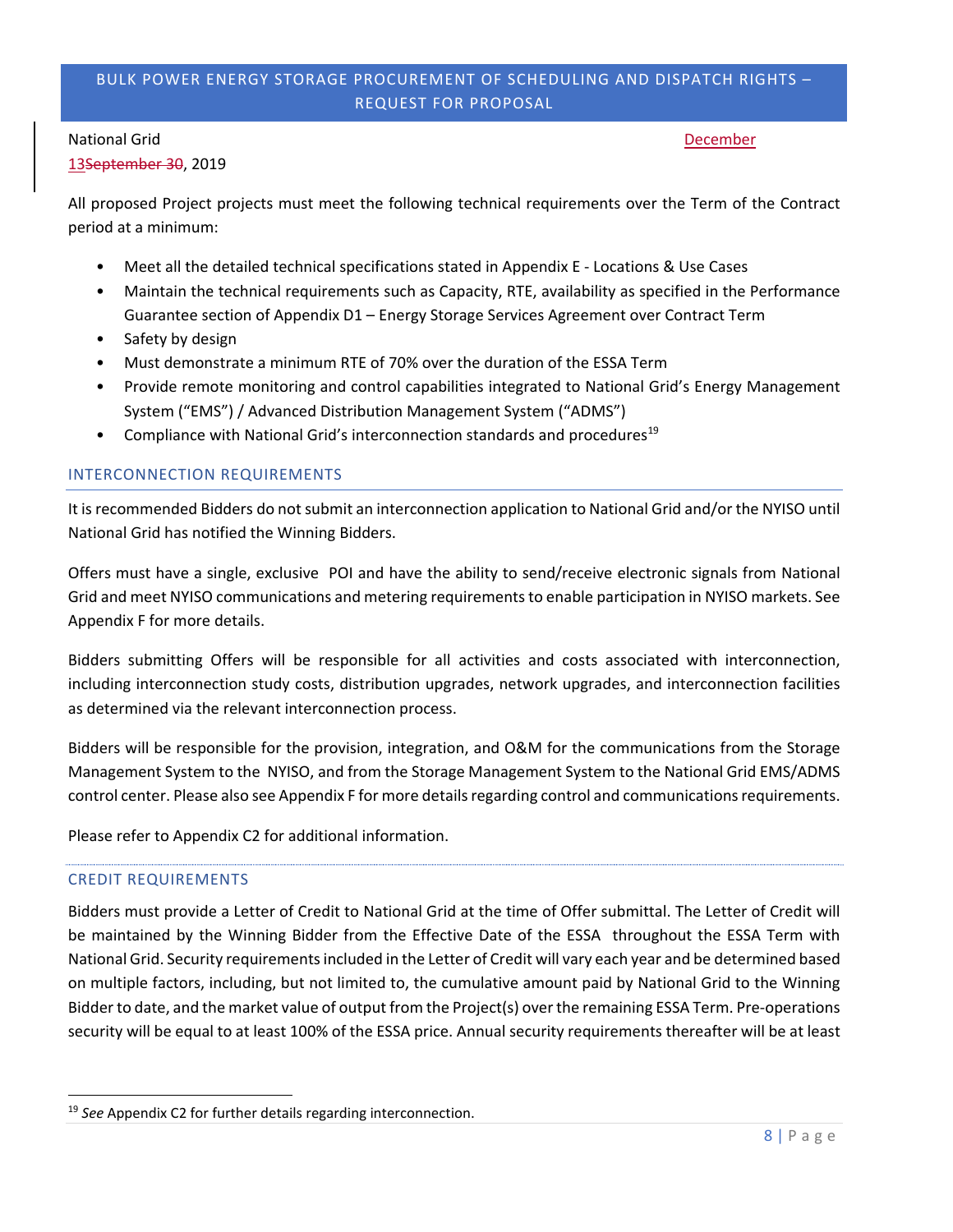#### National Grid December 2012 12:30 National Grid December 2012 12:30 National Grid December 2012 12:30 National December 2013 12:30 National December 2013 12:30 National December 2013 12:30 National December 2013 12:30 Nati

13September 30, 2019

equal to the total sum of payments made to the Winning Bidder to date less the straight-line depreciation over the Term of the ESSA after the Project achieves Commercial Operation. Please see Appendix D1 for more details.

#### SAFETY REQUIREMENTS

National Grid requires that Bidders recognize safety is of paramount importance. In connection with this Solicitation Bidders will be required to provide safety information related to the proposed technology for the Project(s) in accordance with Appendix C3 and information regarding safety history, including for the entities that will construct, operate, or maintain the Project(s).

#### DATA AND CYBER SECURITY

Executed NDAs will be required for proposals to be submitted per Appendix G. An executed Data Security Agreement with Offers submitted by Bidders will also be required prior to ESSA execution. All data and information shared between National Grid and the Winning Bidder shall be considered confidential and shall adhere to National Grid's data and cyber security policies. Please also see Appendix E & F for more details regarding Data and Cyber Security requirements and complete the IT Architecture and Cyber Security questionnaires in Appendices J and K, respectively.

#### OFFER EVALUATION CRITERIA

The Company will consider quantitative and qualitative criteria to evaluate Offers.

See below for a detailed summary of quantitative and qualitative criteria, and the process by which National Grid's Review Team will evaluate and prioritize Offers.

#### QUANTITATIVE FACTORS

1

Projects will be ranked based on their Quantitative Scores. The number of projects and MW level to which National Grid will procure is a function of the Offer price and relationship to the bid ceiling (net value), scoring of Offers based on evaluation criteria, availability of NYSERDA Bulk Storage Incentive Program funding, and the Company's final discretion.

National Grid will use the following formula based on its forecast of value, benefits, and pricing to evaluate Bidder Offers:

**Quantitative Net Value = (Net NYISO Market Value20 + Distribution Benefit + Environmental Benefit) – (Offer Price + Interconnection costs + Distribution Delivery Costs + Marketer Costs + Any Other Incremental Costs)** 

<sup>&</sup>lt;sup>20</sup> Avoided load procurement value may also be a consideration.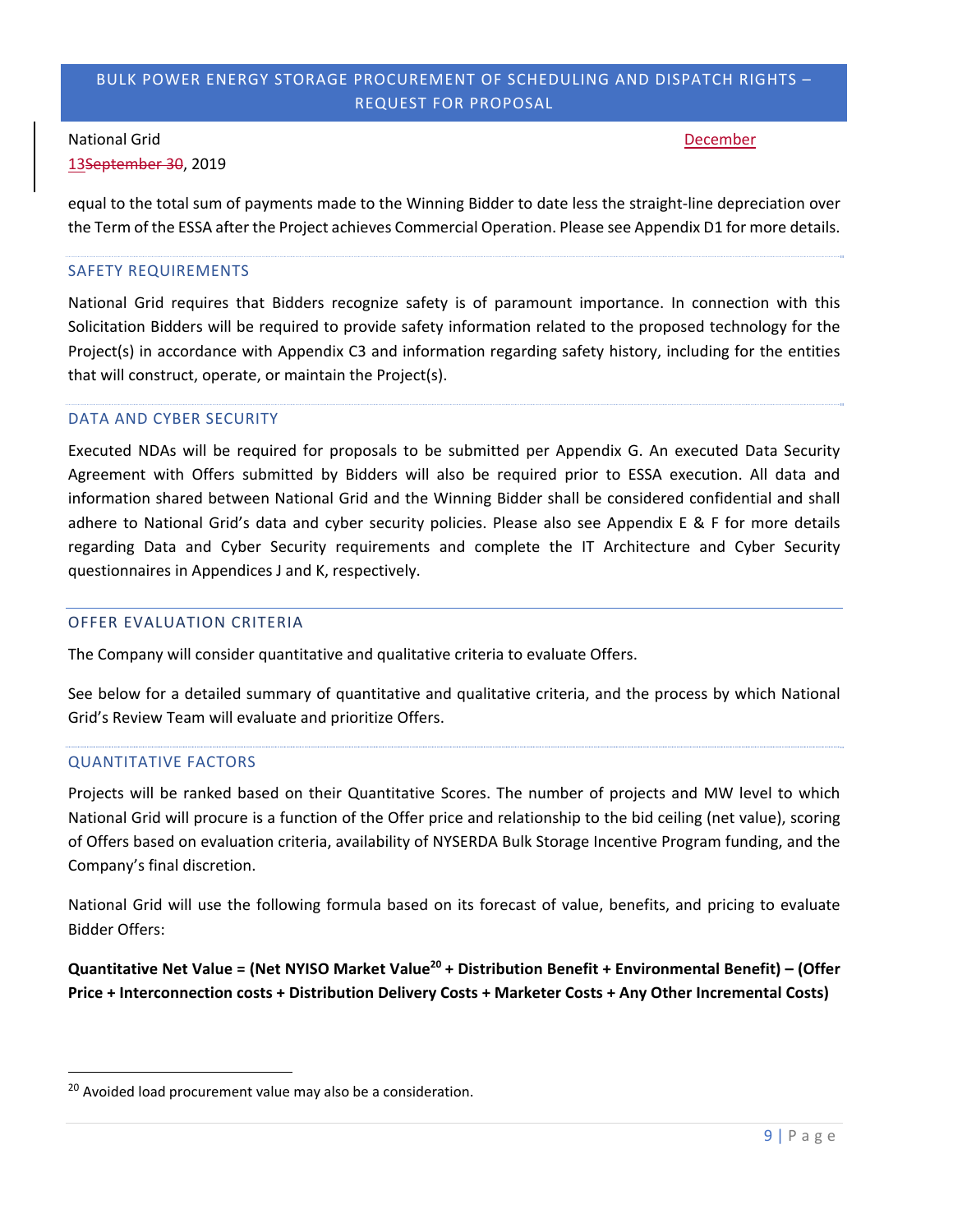#### National Grid December 2012 12:30 National Grid December 2012 12:30 National Grid December 2012 12:30 National December 2013 12:30 National December 2013 12:30 National December 2013 12:30 National December 2013 12:30 Nati

13September 30, 2019

**Net Market Value = (Energy Value + Ancillary Services Value + Capacity Value)21 – (LBMP Charging Cost + NYISO Fees)** 

Where:

**Energy Value** = projected revenues from NYISO Energy markets over Project's delivery term

**Ancillary Services Value** = projected revenues from participation in 10-minute and 30-minute Operating Reserves markets and Frequency Regulation market

**Charging Cost** = expected costs of charging at projected Locational Based Marginal Price ("LBMP")

**NYISO Fees** = includes participation fees, and related charges made by the NYISO to the Marketer/Bidder

**Distribution Benefit** - considers quantifiable benefits associated with a Project location on the Company's distribution system and can be based on a proxy to deferred traditional wire-based distribution projects and/or avoided outage mitigation value or other valuation methodology. Where applicable, a distribution value will be assigned to Offers based on the proposed Project's location in National Grid's service territory.

**Environmental Benefit** - quantifies an Offer's CO2 mitigation benefit based on estimated location-specific system upgrades that traditionally procure fossil fuels in capacity markets based on estimated location-specific avoidance of combustion turbine ("CT") starts and run hours. Where applicable, an environmental value will be determined and assigned to each Offer.

**Offer Price** - submitted by Bidders based on Project-specific hurdle rate, Ancillary Load supply and delivery charges, and financing requirements<sup>22</sup>

#### QUALITATIVE FACTORS

**.** 

National Grid will use the following qualitative criteria:

- 1. **Project Viability** This is an evaluation of the likelihood that the Project can be successfully developed and can meet use case requirements for the ESSA Term. Evaluation will consider the Project's viability, risks, and likelihood of meeting the Commission requirements for operational projects by 2022.
- 2. **Project management** and EPC capabilities.
- 3. **Credit Quality** This is an evaluation of the Bidder's ability to perform all financial and financing obligations under the ESSA. Evaluation will include adherence to forms of Letter of Credit and/or Parent Guaranty terms as specified in Appendices D1 and D2.

<sup>&</sup>lt;sup>21</sup> Other wholesale market products may be considered over time.<br><sup>22</sup> NYSERDA Bulk Storage Incentive Program financial contribution may also be factored into the Offer Price.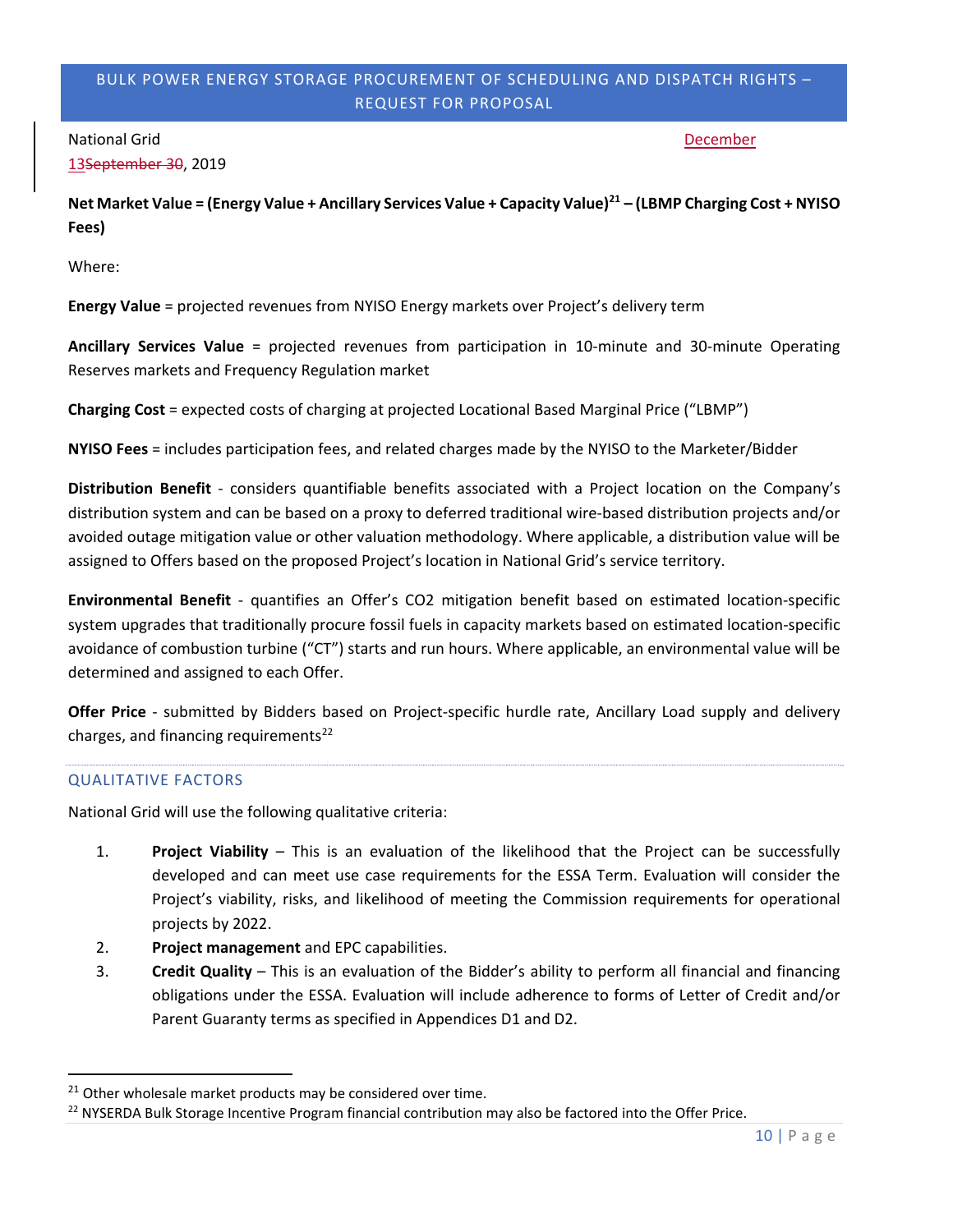#### National Grid December 2012 12:30 National Grid December 2012 12:30 National Grid December 2012 12:30 National December 2013 12:30 National December 2013 12:30 National December 2013 12:30 National December 2013 12:30 Nati

13September 30, 2019

- 4. **Adherence to Terms** This criteria measures the Bidder's adherence to the ESSA Conceptual Term Sheet provided in Appendix D1. Redlines to the ESSA - Conceptual Term Sheet shall be provided by the Bidder as part of its Offer and reviewed by National Grid during the evaluation period. Preference will be given to Offers that most closely adhere to the ESSA - Conceptual Term Sheet to ensure timely execution of Contract and achievement of the Guaranteed COD.
- 5. **System Design** This criterion evaluates system specifications, ability to meet the technical specifications, warranties, expected operational parameters, and associated restrictions/ limitations on use of the Project. Evaluation will consider technical responses provided in Appendix C3 coupled with additional technical materials provided (*e.g*., warranties).
- 6. **Developer Experience** This considers the extent of the Bidder's energy storage system and New York experience (*e.g*., previous development or operating experience). National Grid reserves the right to request and contact references as part of the solicitation process.
- 7. **Safety** This criterion evaluates potential safety, risks, and mitigation plans associated with the Bidder's implementation plans in relation to Appendix I.
- 8. **Contract Duration** National Grid desires seven-year contracts and as such contracts offered with a shorter duration than seven years will count negatively in the bid evaluation process.
- 9. **Operational characteristics and Warranty** warranty coverage and ability to maintain operation within the warranty.
- 10. **Availability & reliability** Likelihood of energy storage technologies ability to meet the Guaranteed Availability requirement.
- 11. **Schedule** Ability to meet the COD of before end of December 2022
- 12. **Complexity & risk** Operational complexity and any risks associated with the technology
- 13. **Commissioning, testing and decommissioning plan** Ability to provide commissioning and conduct testing prior to and after the COD and during the ESSA Term.
- 14. **Environmental impacts** level of impact the Project may have to the surrounding environment.
- 15. **Cyber Security & IT Integration Risks** responses to Appendix J and K will be used to assess the Offer/s

#### OFFER SUBMITTAL PROCESS

#### PROPOSAL SUBMISSION INSTRUCTIONS

All Offers must be submitted via National Grid's RFP service, Ariba. If a firm is not already registered in Ariba, it must request to be added to the database by contacting box.BulkStorageRFP@nationalgrid.com prior to **5:00 P.M. EPT on October 15, 2019**. Offers will not be accepted via email. Please note, there are several standard National Grid procurement documents listed in the Ariba site that should be reviewed by Bidders prior to proposal submittal.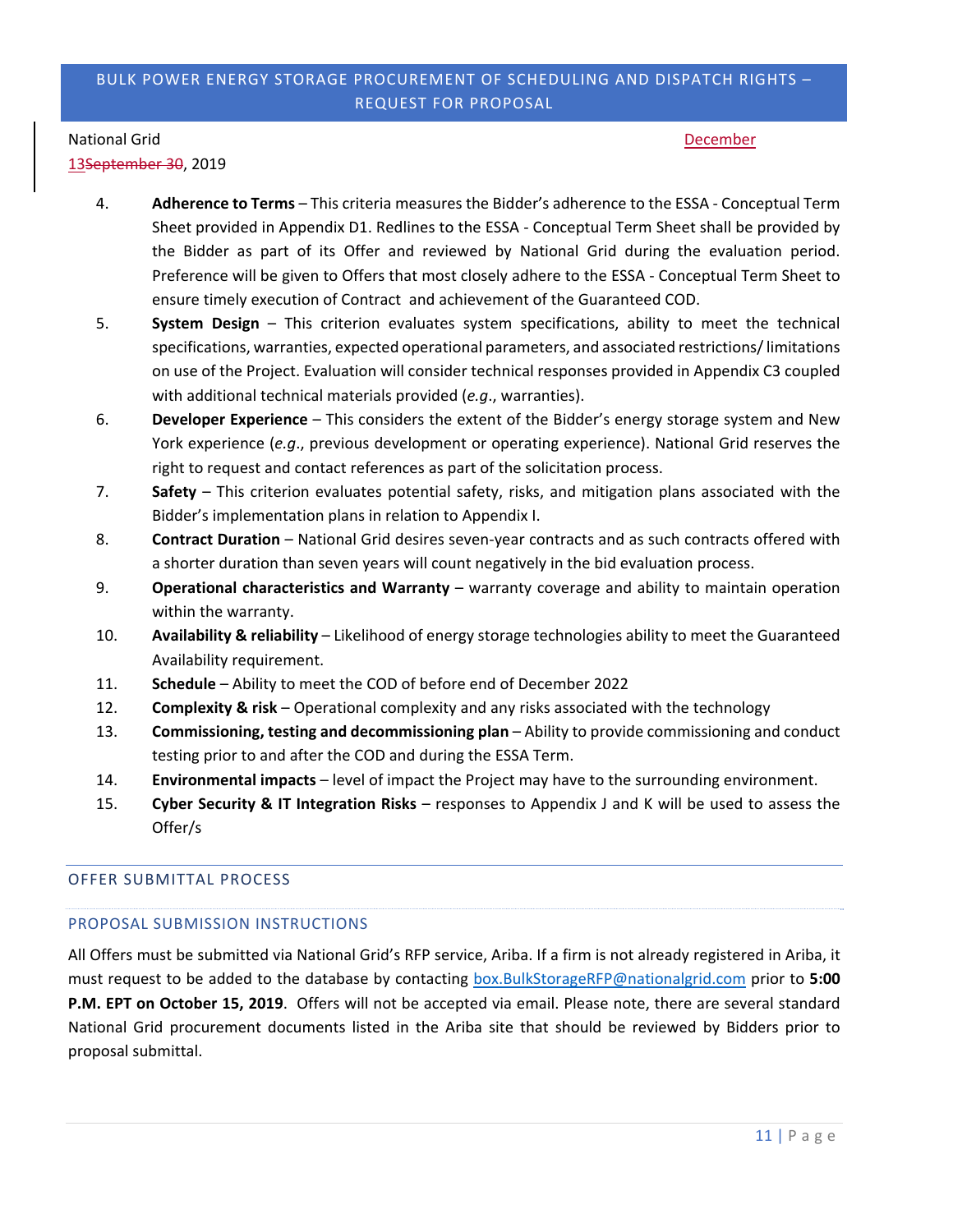### National Grid December 2012 12:30 National Grid December 2012 12:30 National Grid December 2012 12:30 National December 2013 12:30 National December 2013 12:30 National December 2013 12:30 National December 2013 12:30 Nati

13September 30, 2019

The Offer Form must be submitted without modifications to the Excel file structure or format. All other submissions must be in a single PDF format mirroring the organization of the RFP documents described in Table 3 below. Bidders who fail to submit by the due date and time will be excluded from the Offer evaluation process. Therefore, Bidders are encouraged to make submissions well in advance of the closing time to avoid any potential issues that may occur. National Grid shall not be held responsible for technical, email or other issues that may delay receipt of Offer. Any questions on or technical issues with submitting an Offer before the deadline should be promptly directed to box.BulkStorageRFP@nationalgrid.com

#### PREQUALIFICATION SUBMISSION FORMAT

Prospective Bidders for Projects must complete the Prequalification Questionnaire in its entirety for National Grid to determine a Bidder's eligibility to submit an Offer. Incomplete submittals will result in a disqualification of the Bidder. Submission deadline for the Prequalification Questionnaire is no later than **5:00 P.M. EPT on October 31, 2019**. Prequalification Questionnaires must be submitted via National Grid's RFP service, Ariba. If a firm is not already registered in Ariba, the firm must request to be added to the database by contacting box.BulkStorageRFP@nationalgrid.com **prior to 5:00 P.M. EPT on October 15, 2019**. Questionnaires will not be accepted via email.

Bidders responding to the Power Marketer RFP **only** (Appendix F) **do not need** to pre-qualify but must register with the Ariba system.

Please refer to Appendix A for additional details.

#### OFFER SUBMISSION FORMAT

Qualified Bidders are eligible to submit a proposal of one or more Offers for this RFP and such Offers shall be submitted as a single PDF document. Only complete Offers will be evaluated. Offers are due no later than **5:00 P.M. EPT on January 31December 20, 202019**.

**It is the Bidder's responsibility to thoroughly review all provisions of the respective supporting documents and all requirements of this RFP process and to understand all anticipated costs that should be factored into the Offer Price.** 

Offer proposals shall be organized by Bidders as follows:

| <b>Section</b>                       | <b>Proposal Section Title</b>    | Reference                 |
|--------------------------------------|----------------------------------|---------------------------|
| N/A                                  | Cover Letter                     |                           |
| N/A                                  | <b>Bidder Checklist Form</b>     | Completed RFP Appendix C6 |
| Proposal Overview (no more than   1. | <b>Proposed Project Solution</b> | This section of the RFP   |
| 10 pages)                            | Description                      |                           |

#### **Table 3 - Offer Submission Document Requirements**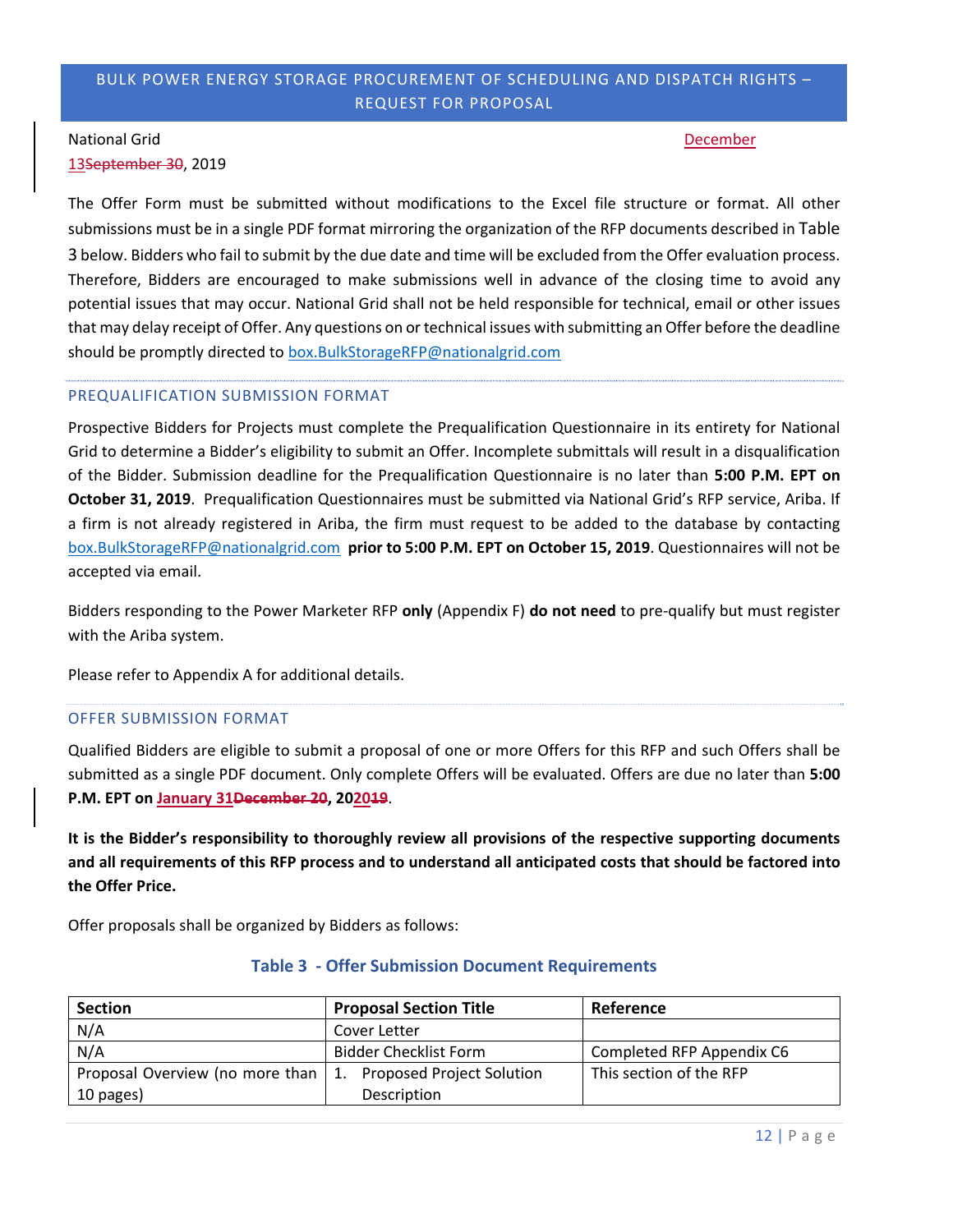#### National Grid December 2012 12:30 National Grid December 2012 12:30 National Grid December 2012 12:30 National December 2013 12:30 National December 2013 12:30 National December 2013 12:30 National December 2013 12:30 Nati

13September 30, 2019

|            | Project Schedule Overview<br>2.             |                                           |
|------------|---------------------------------------------|-------------------------------------------|
|            | <b>Project Management</b><br>3.             |                                           |
|            | structure                                   |                                           |
|            | <b>Potential Risks and Challenges</b><br>4. |                                           |
|            | Professional Background and<br>5.           |                                           |
|            | Experience with the Proposed                |                                           |
|            | Solution and other                          |                                           |
|            | requirements as requested in                |                                           |
|            | this RFP.                                   |                                           |
|            | Offer Form                                  | Completed RFP Appendix B (One             |
| Appendices |                                             | per Offer, Variant of Offer)              |
|            |                                             | Completed Answers<br><b>RFP</b><br>per    |
|            | Site Control & Schedule                     | Appendix C1                               |
|            | Interconnection                             | RFP Appendix C2                           |
|            | <b>Technical Information</b>                | RFP Appendix C3                           |
|            |                                             | Completed<br><b>RFP</b><br>Answers<br>per |
|            | Permitting                                  | Appendix C4                               |
|            | <b>Services</b><br>Energy<br>Storage        |                                           |
|            | <b>Agreement Issues Matrix</b>              | Completed RFP Appendix D2                 |
|            | Redlines to Conceptual Term Sheet           | Redlines to RFP Appendix D1               |
|            |                                             | Completed<br><b>RFP</b><br>Answers<br>to  |
|            | Financial & Credit Information              | Appendix C5                               |
|            | <b>Executed NDA</b>                         | See Appendix G                            |
|            | <b>Completed IT Questionnaire</b>           | Appendix J                                |
|            | Completed<br>Cyber<br>Security              |                                           |
|            | Questionnaire                               | Appendix K                                |

#### **Cover Letter**

The cover letter shall include the following:

- Bidder legal name and address
- The name, title and telephone number of the individual authorized to negotiate and execute the Contract
- The signature of a person authorized to contractually bind the Bidder's organization.
- A statement that the Bidder has read, understands and agrees to all provisions of the RFP, or, alternately, that indicates exceptions taken to the RFP.

#### **Bidder Checklist**

Bidder should provide to National Grid the properly completed Bidder Checklist (Appendix C6) as part of the proposal. Only one Bidder Checklist is needed if submitting multiple Offers or variants of Offers.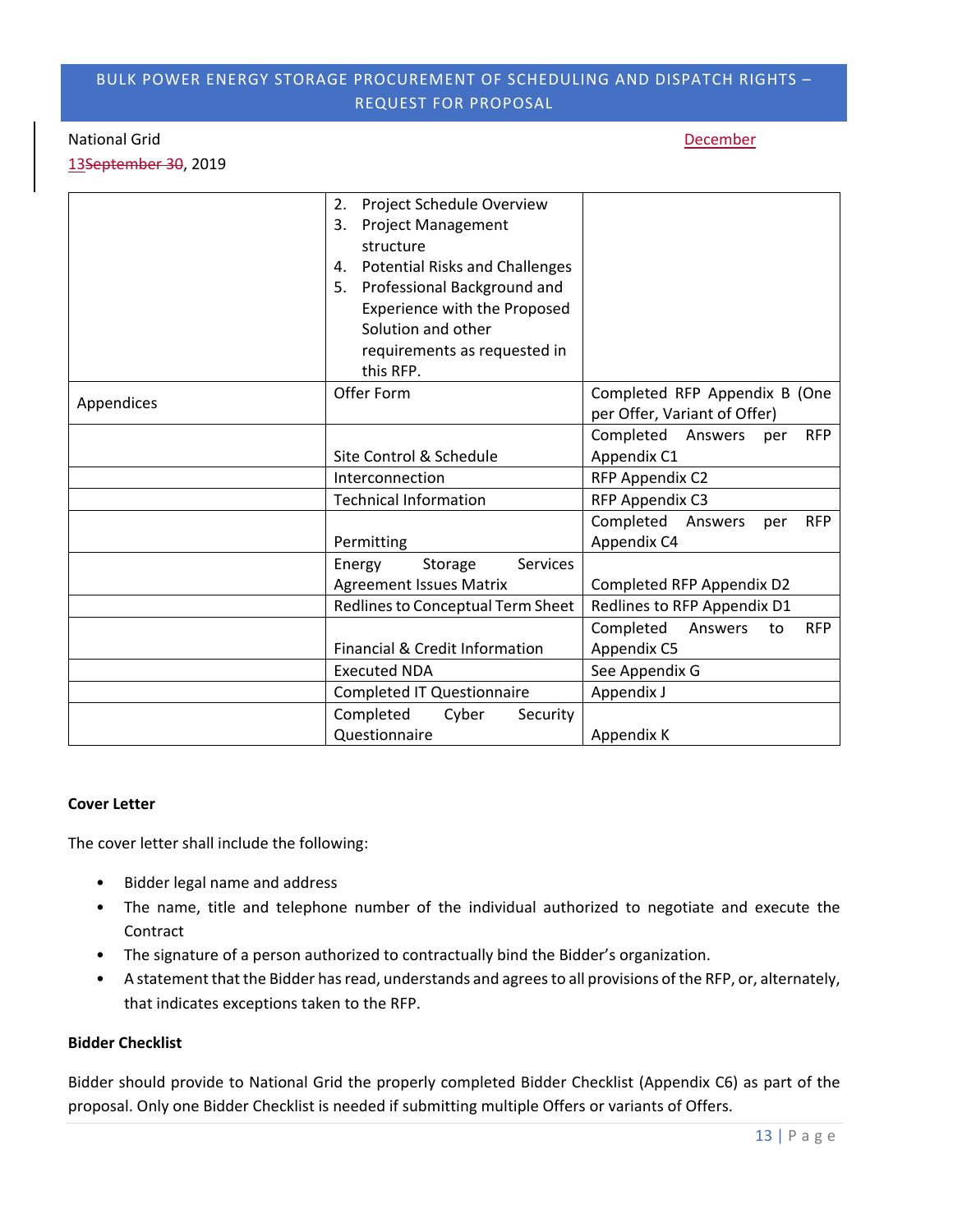### National Grid December 2012 12:30 National Grid December 2012 12:30 National Grid December 2012 12:30 National December 2013 12:30 National December 2013 12:30 National December 2013 12:30 National December 2013 12:30 Nati

13September 30, 2019

#### **Proposal Overview**

This section should contain a response to the RFP Requirements as described in Appendices to this RFP. Please limit proposals to ten (10) pages maximum not including the Cover Letter, Checklist, and Appendices. The following information addresses major areas that shall be included in Bidder's proposal:

- Proposed Project Solution
- Project Schedule overview
- Project Management structure
- Potential Risks and Challenges
- Professional Background and Experience with the Proposed Solution

#### **Appendices**

Bidders must complete all required documentation of proposed Offers as described in the Appendices to this RFP.

#### **Redlines to Storage Agreement**

Bidders shall complete a full review of the ESSA - Conceptual Term Sheet provided in Appendix D1 for both commercial and legal terms. Any exceptions shall be marked in a redlined copy and attached to the Offer. Bidders will also summarize the changes in the form provided in Appendix D3.

National Grid will assume all material issues have been identified and will set the Contract ESSA. Acceptance of an Offer is not considered acceptance of any redlines by National Grid. However, Bidder should be prepared to sign redlined versions of the full ESSA upon selection.

#### **Additional Materials**

Bidders can provide information not specifically requested in the body of the Offer as an appendix or a separate attachment. Such items can include:

- Project Experience Examples (No more than one page per project)
- Organizational charts and resumes
- Other relevant information

#### **Proposals to the Storage Trading & Dispatch Services RFP**

Proposals shall be provided in the same manner and method as the Project Offers. Proposals should meet and address the requirements detailed in Appendix F.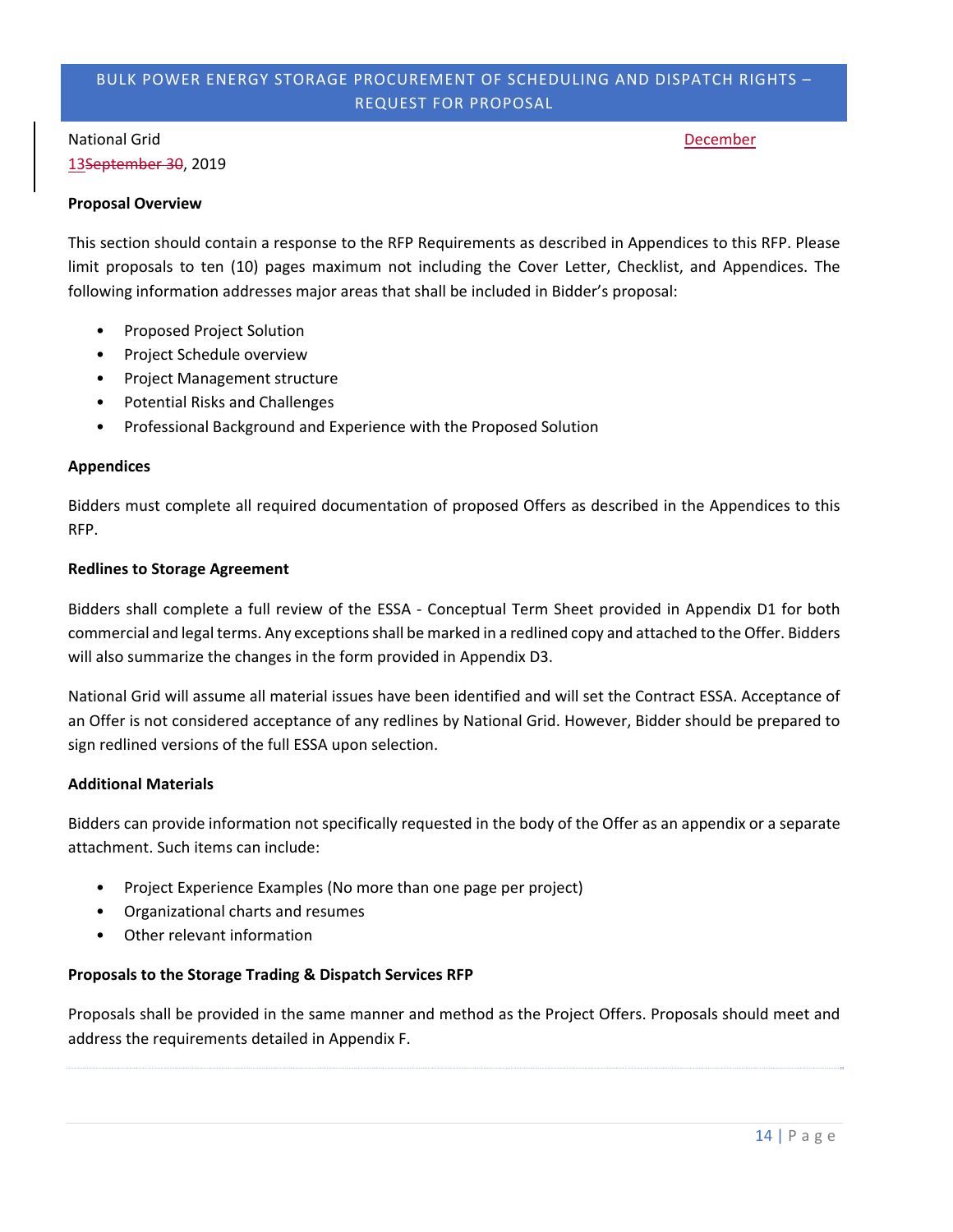#### National Grid December 2012 12:30 National Grid December 2012 12:30 National Grid December 2012 12:30 National December 2013 12:30 National December 2013 12:30 National December 2013 12:30 National December 2013 12:30 Nati

13September 30, 2019

#### NUMBER OF OFFERS AND VARIATIONS ALLOWED PER BIDDER

Bidder's Offers are defined by Offer Location (*i.e*., 1 location = 1 Offer, 2 locations = 2 Offers, etc.). There is no restriction on the number of Offers a Bidder may submit. A separate and complete submission is required for each Offer. Each Offer must be a complete standalone submission and not reference information contained in other Offers, however discounted pricing may be offered by Bidders submitting multiple Offers. Similarly, any Offers submitted for the Marketer shall be provided as a standalone proposal.

#### PROHIBITED ACTIVITIES

Items described below are prohibited activities as related to this RFP.

#### EXECUTION OF AGREEMENT

By submitting an Offer, Bidder agrees, if its Offer is selected by National Grid, that it is prepared to negotiate and execute a definitive ESSA consistent with the Bidder's Offer and containing such other terms and conditions as may be mutually acceptable to National Grid and the Bidder. Acceptance by National Grid of Bidder's Offer will not constitute an agreement by National Grid to any of the Bidder's comments made to the RFP documents.